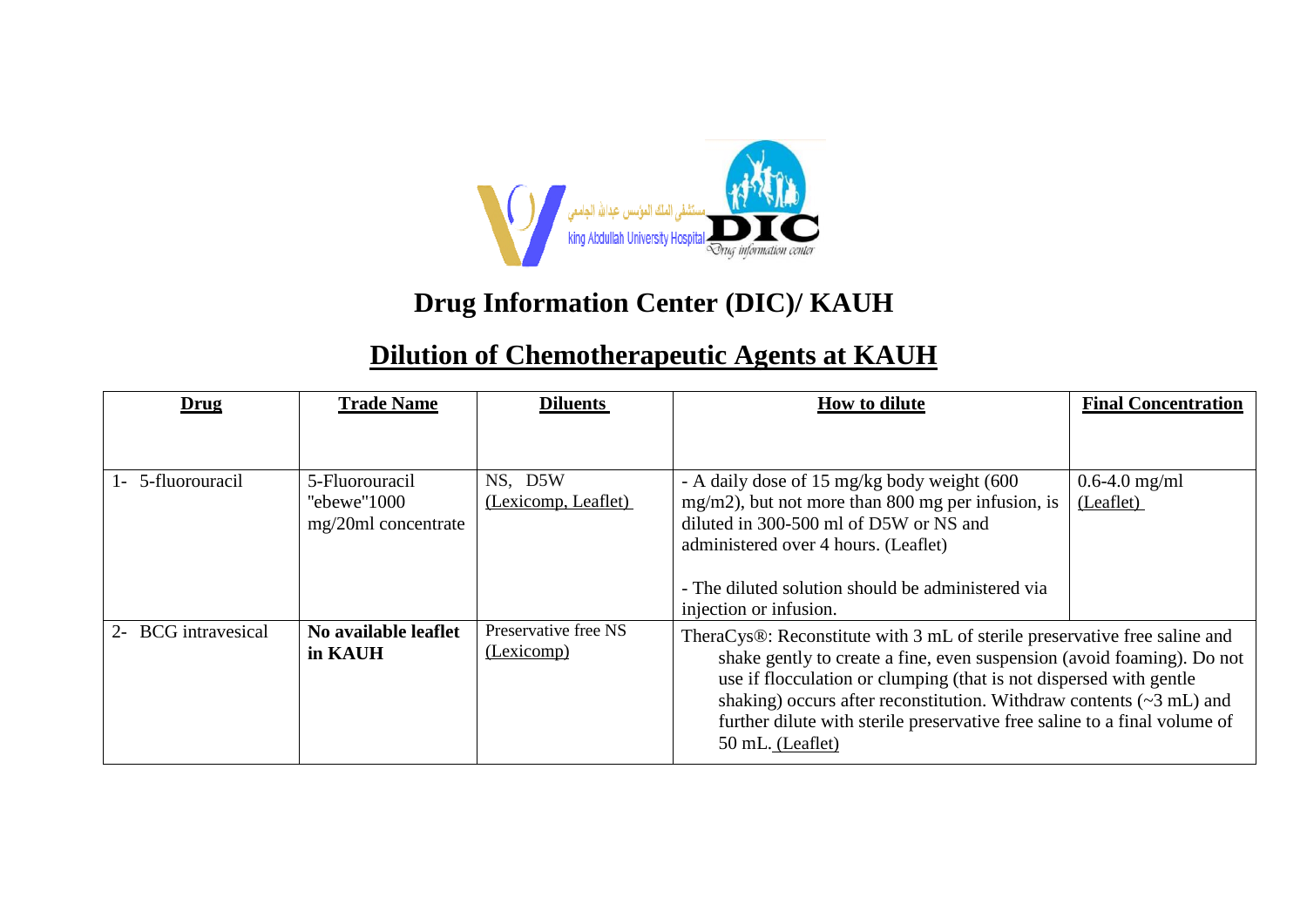|                                  |                                    |                                                                                     | TICE BCG®: Reconstitute with 1 mL sterile, preservative free saline using<br>a 3 mL syringe. Add to vial and swirl gently to form a homogenous<br>suspension (forceful agitation may cause clumping). Dilute to a final<br>volume of 50 mL with sterile, preservative free saline. Mix gently<br>prior to intravesical installation. (Leaflet)                                                                                                                                                                                                                                                                                                                                  |                                            |
|----------------------------------|------------------------------------|-------------------------------------------------------------------------------------|---------------------------------------------------------------------------------------------------------------------------------------------------------------------------------------------------------------------------------------------------------------------------------------------------------------------------------------------------------------------------------------------------------------------------------------------------------------------------------------------------------------------------------------------------------------------------------------------------------------------------------------------------------------------------------|--------------------------------------------|
| 3- Bendamustine<br>Hydrochloride | Ribomustin 25mg<br>powder          | $NS, D_{2.5}$ $\frac{1}{2}NS$<br>(Lexicomp)                                         | - Reconstitute each vial of Ribomustin containing<br>25 mg bendamustine hydrochloride in 10 ml<br>water for injection by shaking. (Leaflet)<br>- The reconstituted concentrate contains 2.5 mg /<br>ml and appears as a clear colorless solution.<br>(Leaflet)<br>- As soon as a clear solution is obtained (usually<br>after 5-10 minutes) dilute the total recommended<br>dose of Ribomustin immediately with NS solution<br>to produce a final volume of about 500 ml.<br>(Leaflet)<br>- After reconstitution and dilution, chemical and<br>physical stability has been demonstrated for 3.5<br>hours at 25 °C and 2 days at 2 °C to 8 °C in<br>polyethylene bags. (Leaflet) | $0.2 - 0.6$ mg/ml<br>(Lexicomp, Globalrph) |
| 4- Bevacizumab                   | Avastin 100 mg/4 ml<br>concentrate | <b>NS</b><br>Do not administer or<br>mix with dextrose-<br>containing<br>solutions. | - Withdraw necessary amount of Avastin and<br>dilute in a total volume of 100 mL of NS.<br>(Lexicomp, Global rph)<br>- No incompatibilities between Avastin and<br>polyvinylchloride or polyolefin bags have been                                                                                                                                                                                                                                                                                                                                                                                                                                                               | $1.4 - 16.5$ mg/ml<br>(Leaflet)            |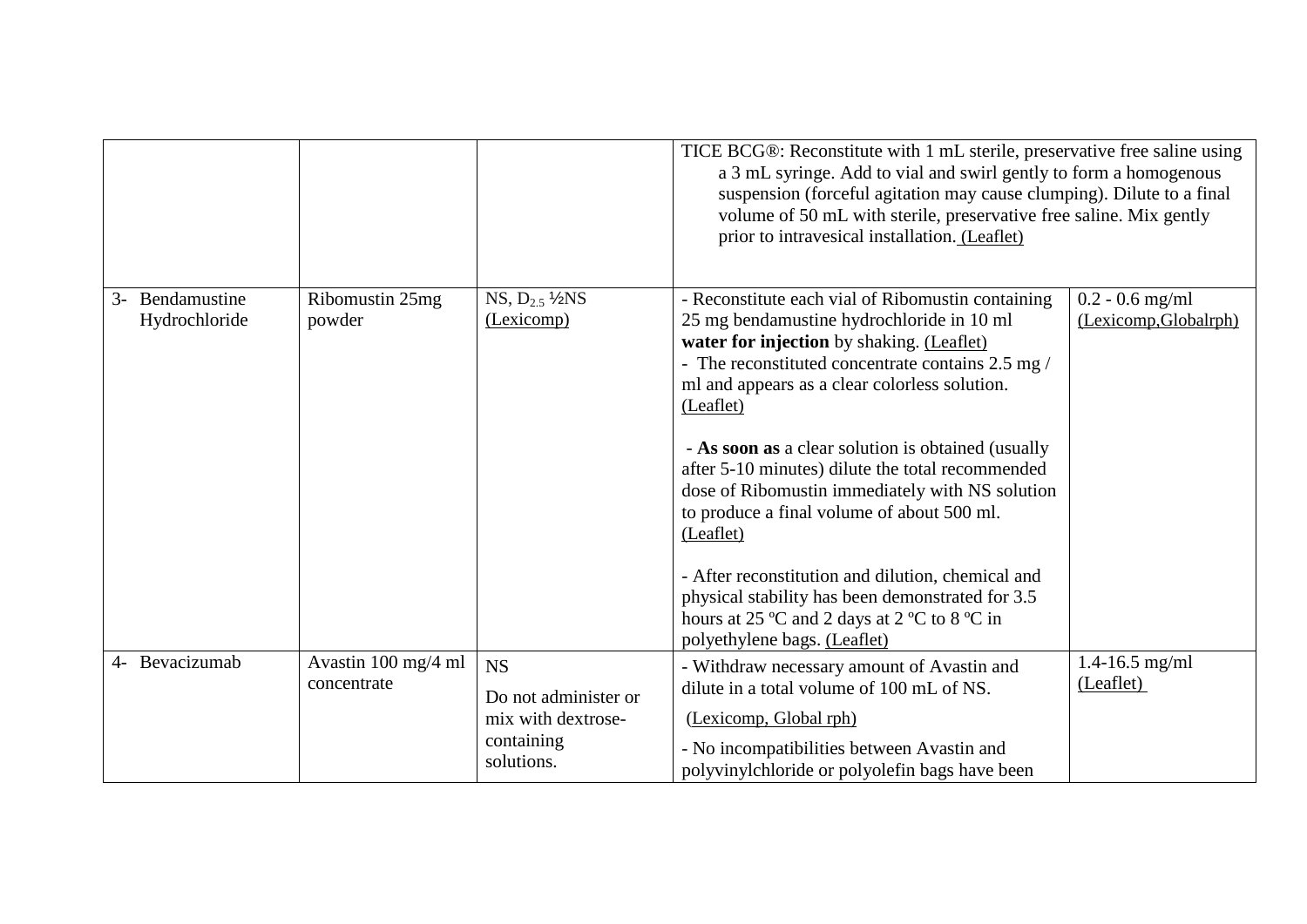|                  |                                        | (Leaflet, Lexicomp)                                                                                                                                                                                                                                                  | observed.<br>(Lexicomp, Leaflet)                                                                                                                                                                                                                                                                                                                        |                             |
|------------------|----------------------------------------|----------------------------------------------------------------------------------------------------------------------------------------------------------------------------------------------------------------------------------------------------------------------|---------------------------------------------------------------------------------------------------------------------------------------------------------------------------------------------------------------------------------------------------------------------------------------------------------------------------------------------------------|-----------------------------|
| 5- Bleomycin     | Bleomedac 15 IU<br>powder              | <b>NS</b><br>(Leaflet, Lexicomp)                                                                                                                                                                                                                                     | Dissolve the required dose in 5 -200 mL with NS<br>(Leaflet)                                                                                                                                                                                                                                                                                            |                             |
| Bortezomib<br>6- | Veelbore 3.5 mg/vial<br>powder         | <b>NS</b><br>(Leaflet, Lexicomp)                                                                                                                                                                                                                                     | - Reconstitute each 3.5 mg vial with 3.5 mL NS to a concentration of 1 mg/ml<br>(Leaflet, Lexicomp)<br>The reconstituted material may be stored for up to 8 hours in a syringe;<br>however total storage time for the reconstituted material must not exceed 8<br>hours when exposed to normal indoor lighting. (Leaflet, Lexicomp)                     |                             |
| Calcium Folinate | Calicium Folinate<br>injection 10mg/ml | -D5W or NS (Leaflet)<br>- D5W, LR, Sterile<br>water for<br>injection, Bacterio<br>static water for inj.<br>(Global rph)<br>- When doses $>10$<br>$mg/m^2$ are required,<br>reconstitute using<br>SWFI, not a<br>solution containing<br>benzyl alcohol.<br>(Lexicomp) | [Amount of drug] [Infusion volume]<br>Syringe:<br>$\lceil 500 \text{ mg} \rceil$ [Usual concentration: $\leq 10 \text{ mg/ml}$ ]<br><b>IVPB:</b><br>$[101-500$ mg $]$ $[50$ ml]<br>$[>500$ mg $]$ $[100-250$ ml]<br>- Should not be mixed in the same infusion as 5-fluorouracil, since this may<br>lead to the formation of a precipitate. (Globalrph) |                             |
| 8- Carboplatin   | Carboplan150mg/15<br>ml 450mg/45ml     | D5W or NS (Leaflet)                                                                                                                                                                                                                                                  | - Dilute to concentrations as low as $0.5 \text{ mg/mL}$ in<br>NS or $DsW$ ; however, most clinicians generally                                                                                                                                                                                                                                         | Not lower than 0.5<br>mg/ml |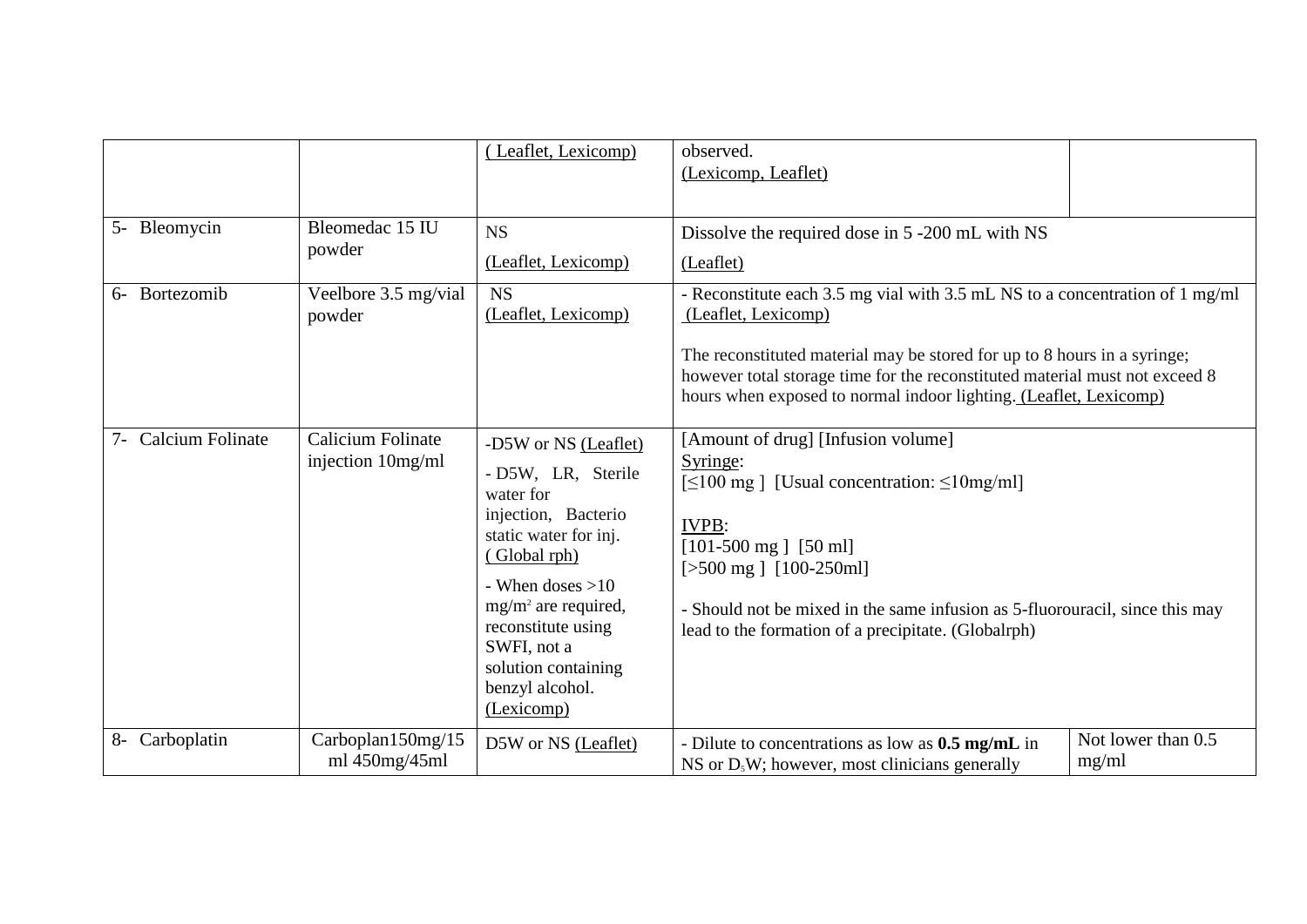|              | solution                                       |                                                                                                                                                                                 | dilute dose in either 100 mL or 250 mL of NS or<br>$D5W.$ (Lexicomp)                                                                                                                                                                                                                                                                                                                                                                                                                                                                     | (Leaflet, Lexicomp)             |
|--------------|------------------------------------------------|---------------------------------------------------------------------------------------------------------------------------------------------------------------------------------|------------------------------------------------------------------------------------------------------------------------------------------------------------------------------------------------------------------------------------------------------------------------------------------------------------------------------------------------------------------------------------------------------------------------------------------------------------------------------------------------------------------------------------------|---------------------------------|
|              |                                                |                                                                                                                                                                                 | - Needles or IV administration sets that contain<br>aluminum should not be used in the preparation or<br>administration of carboplatin.                                                                                                                                                                                                                                                                                                                                                                                                  | $0.5$ to 2 mg/ml<br>(Globalrph) |
|              |                                                |                                                                                                                                                                                 | (Leaflet, Lexicomp)                                                                                                                                                                                                                                                                                                                                                                                                                                                                                                                      |                                 |
| 9- Cetuximab | Erbitux 5 mg/ml<br>solution                    | - Reconstitution is not<br>required.<br>- May add undiluted<br>solution to an empty<br>sterile container for<br>infusion or may dilute in<br>NS prior to<br>infusion.(Lexicomp) | - Take an infusion bag of adequate size of NS<br>solution.<br>- Calculate the required volume of Erbitux.<br>- Remove an adequate volume of the NS solution<br>from the infusion bag, using an appropriate sterile<br>syringe with a suitable needle.<br>- Take an appropriate sterile syringe and attach a<br>suitable needle.<br>- Draw up the required volume of Erbitux from a<br>vial.<br>- Transfer the Erbitux into the prepared infusion<br>bag. Repeat this procedure until the calculated<br>volume has been reached.(leaflet) | $5$ mg/mL<br>(Leaflet)          |
| 10-Cisplatin | Cisplatin "Ebewe"<br>concentrate 0.5 mg<br>/ml | - NS, $D5^{1}/_{2}NS$ or D5NS<br>(Lexicomp)<br>- Do <b>NOT</b> dilute in<br>D5W<br>- NS, D5NS, NS 0.9%<br>with mannitol 5%<br>(leaflet)                                         | - The required amount (dose) of the cisplatin concentrate 0.5mg/ml<br>calculated should be diluted in 1-2 liters of one of the mentioned solutions.<br>leaflet)<br>- Do not use needles or IV administration sets that contain aluminum for<br>cisplatin preparation or administration. (Leaflet, Lexicomp)                                                                                                                                                                                                                              |                                 |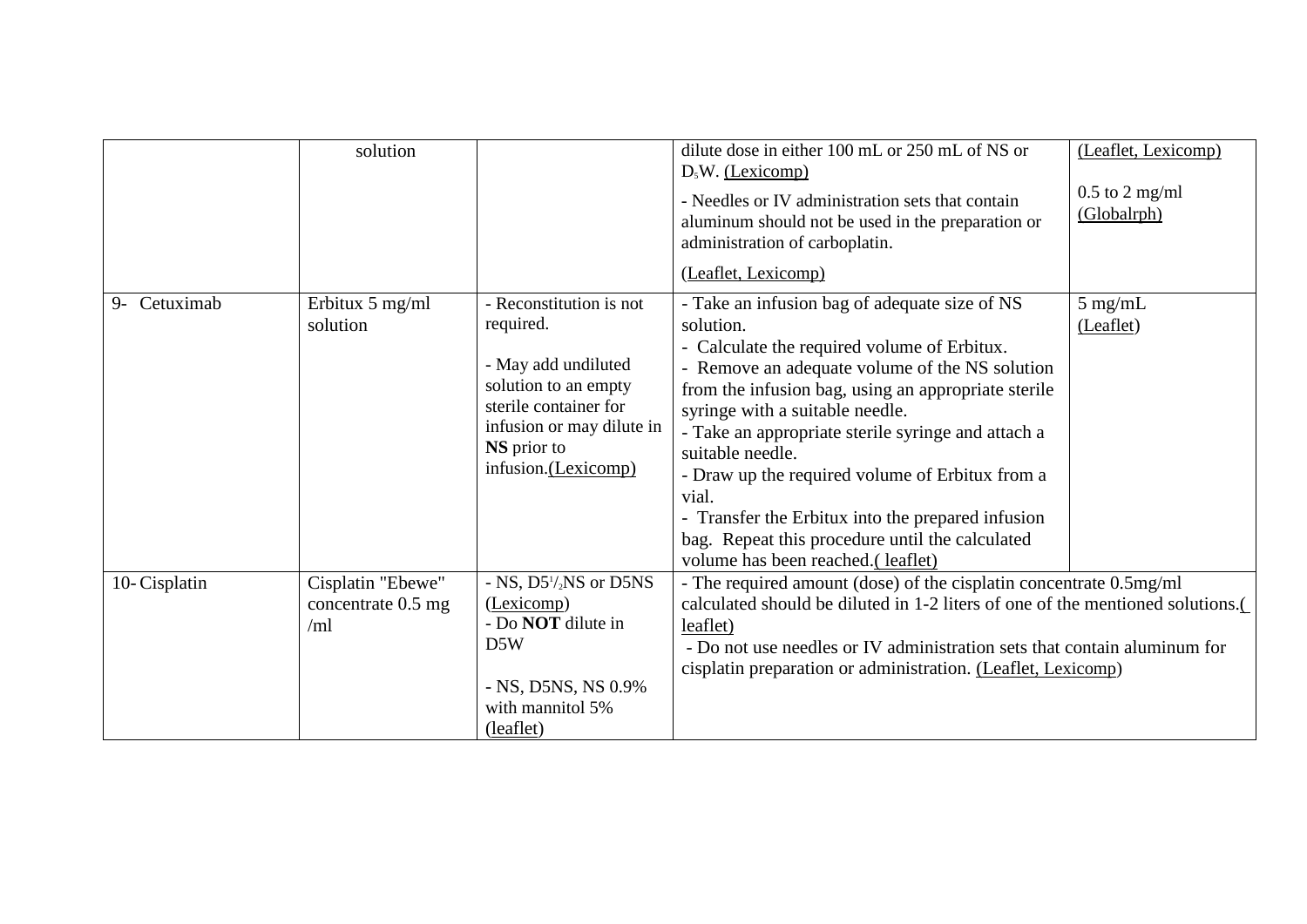| 11- Cyclophosphamide | Endoxan 500, 1000<br>mg powder | NS, D5W, LR<br>(Leaflet)<br>D5W, $\frac{1}{2}$ NS, or D5NS<br>(Lexicomp)<br>D5W, D5NS, D5LR,<br>LR, 0.45NS, N<br>S<br>(Globalrph) | - Reconstitute with 25 mL for a 500 mg vial, 50 mL for a 1,000 mg vial, to a<br>concentration of 20 mg/mL using NS or SWFI. (Leaflet, Lexicomp)<br>- Solutions reconstituted in SWFI are hypotonic and should not be used for<br>direct IV push administration.<br>- May reconstitute with NS or SWFI for solutions that will be further diluted<br>for IV infusion. (Lexicomp)<br>- Swirl gently to mix.<br>- For IV infusion, further dilute for infusion in D5W, $\frac{1}{2}$ NS, or D5NS, to a<br>minimum concentration of 2 mg/mL. May also dilute for infusion in NS<br>at concentrations of $0.24$ to $20$ mg/mL. (Lexicomp) |
|----------------------|--------------------------------|-----------------------------------------------------------------------------------------------------------------------------------|--------------------------------------------------------------------------------------------------------------------------------------------------------------------------------------------------------------------------------------------------------------------------------------------------------------------------------------------------------------------------------------------------------------------------------------------------------------------------------------------------------------------------------------------------------------------------------------------------------------------------------------|
|                      |                                |                                                                                                                                   |                                                                                                                                                                                                                                                                                                                                                                                                                                                                                                                                                                                                                                      |
| 12- Cytarabine       | - Cyrabol 500mg<br>lyophilized | NS, D5W, D5NS, LR<br>(Lexicomp, Globalrph)                                                                                        | -Reconstitute 500 mg vial with 10 ml bacteriostatic water for injection (50)<br>mg/mL). Solutions containing bacteriostatic agents may be used for SubQ and<br>standard-dose (100 to 200 mg/m <sup>2</sup> ) IV cytarabine preparations, but should not<br>be used for the preparation of either intrathecal doses or high-dose IV<br>therapies. (Lexicomp)                                                                                                                                                                                                                                                                          |
|                      |                                |                                                                                                                                   | - For IV infusion: Further dilute in 250 to 1,000 ml NS or D5W.<br>(Lexicomp)                                                                                                                                                                                                                                                                                                                                                                                                                                                                                                                                                        |
|                      |                                |                                                                                                                                   | -Reconstituted solutions should be stored at room temperature and used<br>within 48 hours. (Lexicomp)                                                                                                                                                                                                                                                                                                                                                                                                                                                                                                                                |
|                      |                                |                                                                                                                                   | -Solutions for IV infusion diluted in D5W or NS retained 94% to 100% of<br>potency after 8 days when stored at room temperature, although the<br>manufacturer recommends administration as soon as possible after                                                                                                                                                                                                                                                                                                                                                                                                                    |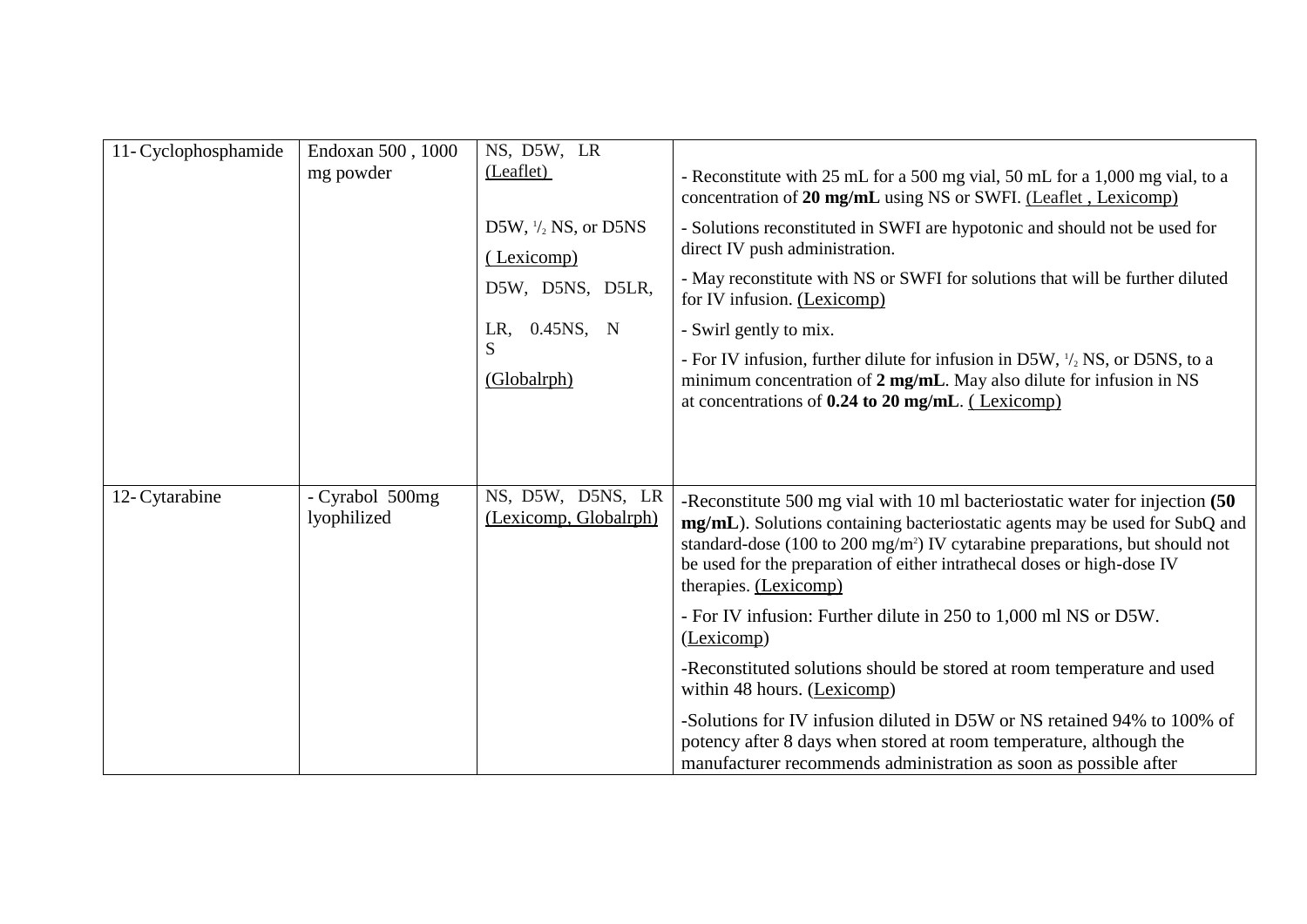|                 |                                           |                                  | preparation. (Lexicomp)                                                                                                                                                                                                                                                                                                                                                                                                                                                                                                                |                                   |
|-----------------|-------------------------------------------|----------------------------------|----------------------------------------------------------------------------------------------------------------------------------------------------------------------------------------------------------------------------------------------------------------------------------------------------------------------------------------------------------------------------------------------------------------------------------------------------------------------------------------------------------------------------------------|-----------------------------------|
|                 |                                           |                                  | -[Amount of drug] [Infusion volume]                                                                                                                                                                                                                                                                                                                                                                                                                                                                                                    |                                   |
|                 |                                           |                                  | [Usual dose] [50-100mL NS (Preferred solution) or D5W]                                                                                                                                                                                                                                                                                                                                                                                                                                                                                 |                                   |
|                 |                                           |                                  | [Larger doses] [250mL NS (Preferred solution) or D5W]                                                                                                                                                                                                                                                                                                                                                                                                                                                                                  |                                   |
|                 |                                           |                                  | (Globalrph)                                                                                                                                                                                                                                                                                                                                                                                                                                                                                                                            |                                   |
| 13-Dacarbazine  | Dacarbazine medac<br>200 mg powder        | D5W or NS<br>(Lexicomp, Leaflet) | - Reconstitute with 20 mL of sterile water for injection.<br>- May be further diluted with D5W or NS and administered as an intravenous<br>infusion.(leaflet)                                                                                                                                                                                                                                                                                                                                                                          |                                   |
| 14-Dactinomycin | Cosmegen Lyovac                           | D5W or NS                        |                                                                                                                                                                                                                                                                                                                                                                                                                                                                                                                                        |                                   |
|                 | 500 mcg powder                            | (Lexicomp, Globalrph)            | - Reconstitute initially with 1.1 mL of preservative-free SWFI to yield a<br>concentration of 500 mcg/ml.<br>- Use of water containing preservatives (benzyl alcohol or parabens) to<br>reconstitute COSMEGEN for Injection, results in the formation of a<br>precipitate.<br>(Lexicomp, Globalrph)<br>- Further dilute in D5W or NS to a recommended concentration of >10<br>mcg/ml. (Lexicomp, Globalrph)<br>- Cellulose ester membrane filters should not be used during preparation or<br>administration.<br>(Lexicomp, Globalrph) |                                   |
| 15-Denosumab    | Xgeva 120 mg<br>solution                  | <b>NOT DILUTED</b>               | Use 27 gauge needle to withdraw dose from vial and administer<br>subcutaneously                                                                                                                                                                                                                                                                                                                                                                                                                                                        |                                   |
| 16-Docetaxel    | Docetaxel Ebewe 80<br>mg/8 ml concentrate | NS or D5W<br>(Lexicomp, Leaflet) | - Based on the required dose for the patient<br>expressed in mg, aseptically withdraw the<br>corresponding volume containing 10 mg/ml                                                                                                                                                                                                                                                                                                                                                                                                  | $0.3$ to 0.74 mg/mL<br>(Lexicomp) |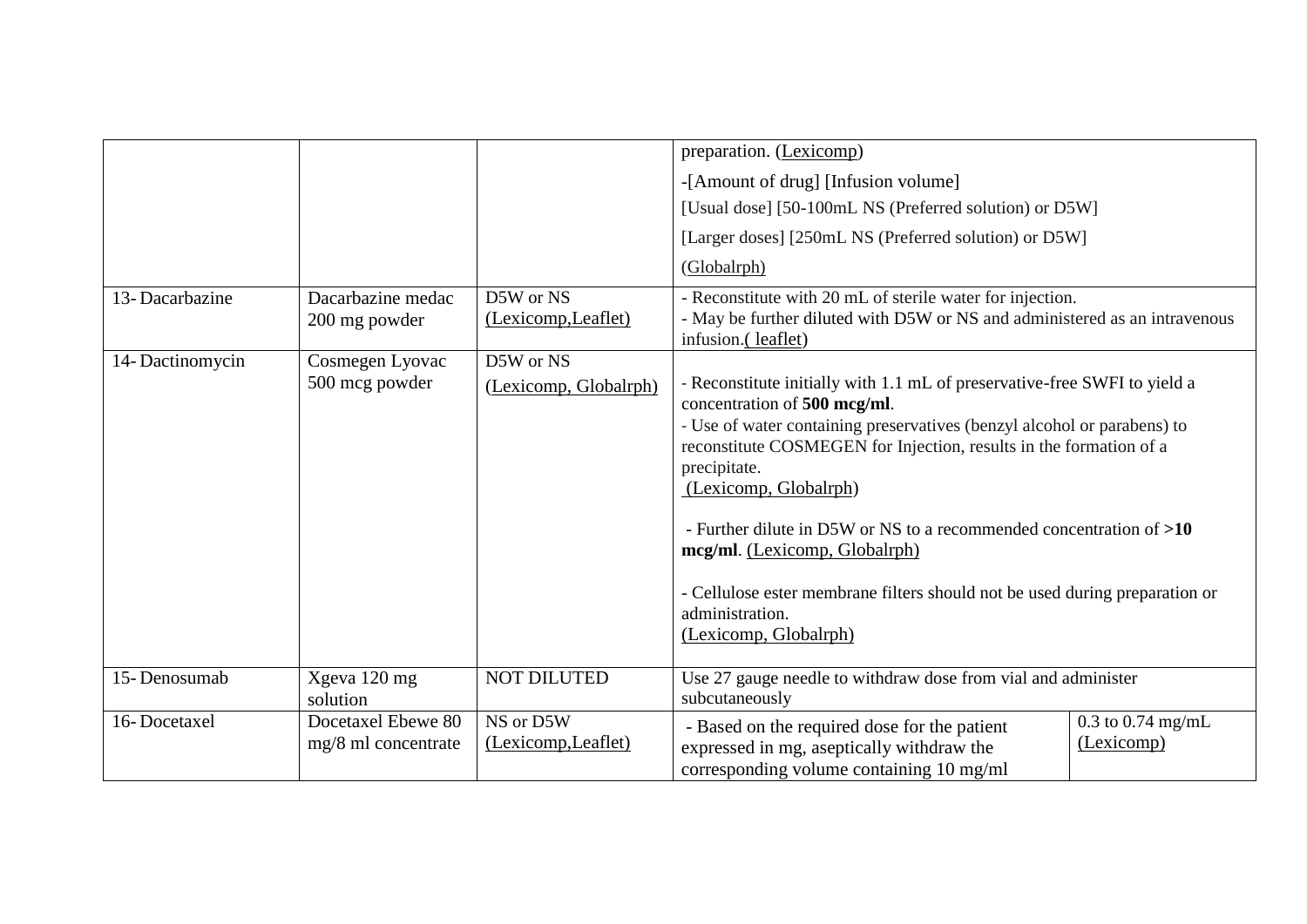|                |                                            |                  | docetaxel from the appropriate number of vials<br>using graduated syringes fitted with a needle.                                                                                                                                                                                                                                                                                                                                                                          |                            |
|----------------|--------------------------------------------|------------------|---------------------------------------------------------------------------------------------------------------------------------------------------------------------------------------------------------------------------------------------------------------------------------------------------------------------------------------------------------------------------------------------------------------------------------------------------------------------------|----------------------------|
|                |                                            |                  | (Lexicomp, Leaflet)                                                                                                                                                                                                                                                                                                                                                                                                                                                       |                            |
|                |                                            |                  | - The required volume of concentrate for solution<br>for infusion must be injected via a single injection<br>(one shot) into a 250 ml non-DEHP infusion bag<br>or bottle (eg, glass, polypropylene, polyolefin)<br>containing either NS or D5W solution for infusion.<br>If a dose greater than 200mg of docetaxel is<br>required, use a larger volume of the infusion<br>vehicle so that a concentration of 0.74 mg/ml<br>docetaxel is not exceeded. (Lexicomp, Leaflet) |                            |
|                |                                            |                  | - If the vials are stored under refrigeration, allow<br>the required number of vials of Docetaxel Ebewe<br>10 mg/ml concentrate for solution for infusion to<br>stand below $25^{\circ}$ C until the solution has reached<br>room temperature. (Lexicomp, Leaflet)                                                                                                                                                                                                        |                            |
|                |                                            |                  | - Mix the infusion bag or bottle manually by<br>gentle inversion and rotation in a controlled<br>manner and avoid foaming. (Lexicomp, Leaflet)                                                                                                                                                                                                                                                                                                                            |                            |
|                |                                            |                  | - Avoid shaking or vigorous agitation.<br>(Lexicomp, Leaflet)                                                                                                                                                                                                                                                                                                                                                                                                             |                            |
| 17-Doxorubicin | Doxorubicin Ebewe<br>$2$ mg/ml concentrate | NS, D5W(leaflet) | - May further dilute doxorubicin solution in 50 to<br>1000 mL $D5W$ or NS for infusion. Unstable in<br>solutions with a pH $<$ 3 or $>$ 7.<br>(Lexicomp)                                                                                                                                                                                                                                                                                                                  | $0.1-1$ mg/ml<br>(leaflet) |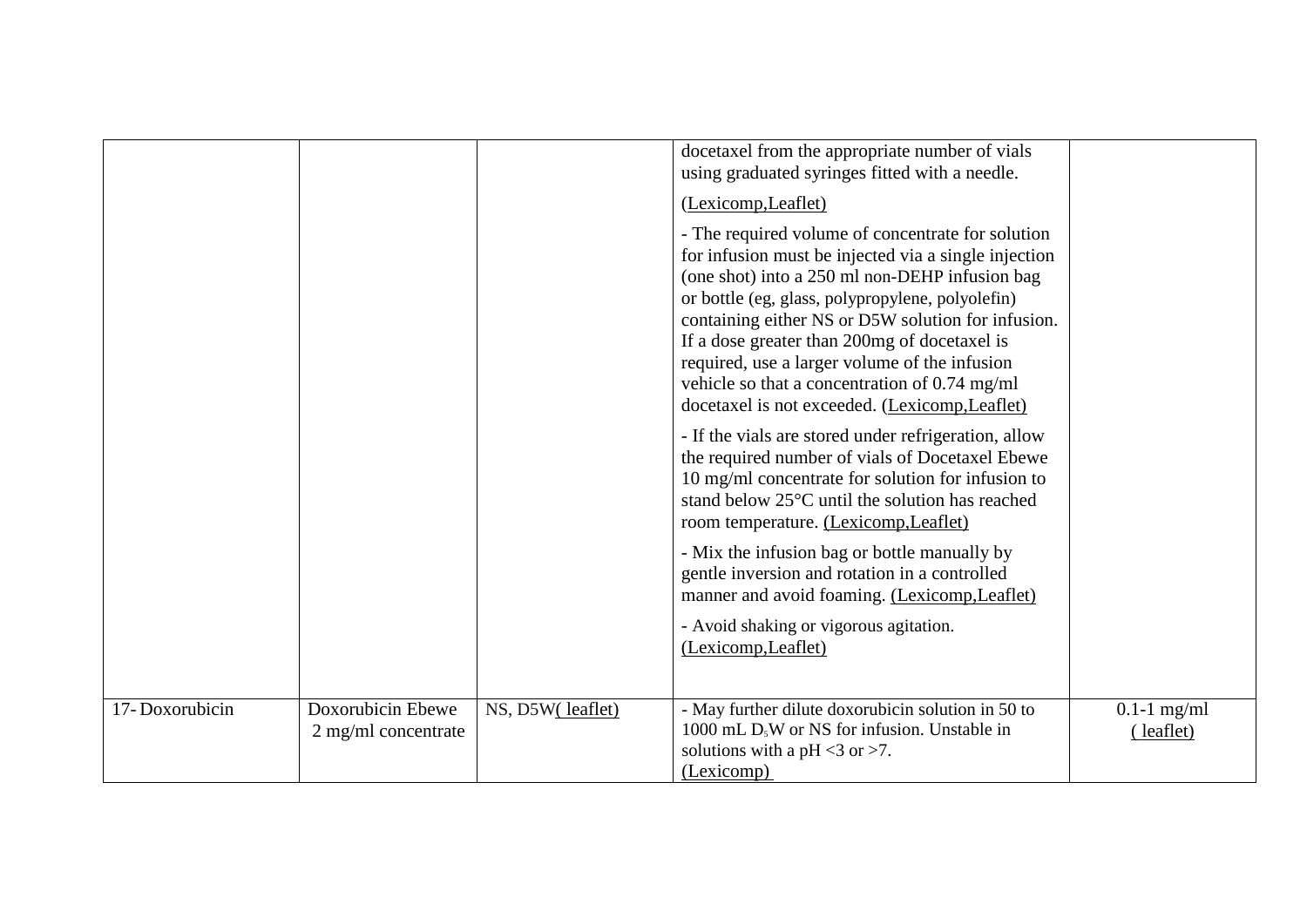|                 |                                           |                                               | -[Amount of drug] [Infusion volume]<br>[Doses $\leq$ 100 mg] [50 -1000ml] Doses >100 mg]<br>$[100 - 1000ml]$<br>Globalrph)                                                                                                                                                                                                                                                                                                                                                                                                                                |                                                                   |
|-----------------|-------------------------------------------|-----------------------------------------------|-----------------------------------------------------------------------------------------------------------------------------------------------------------------------------------------------------------------------------------------------------------------------------------------------------------------------------------------------------------------------------------------------------------------------------------------------------------------------------------------------------------------------------------------------------------|-------------------------------------------------------------------|
| 18-Etoposide    | Etopside 'Ebewe"<br>20mg/ml concentrate   | D5W, NS<br>(Leaflet, Lexicomp)                | - Etoposide should be diluted to a concentration of<br>0.2 to 0.4 mg/mL in D5W or NS for administration.<br>(Leaflet, Lexicomp)<br>The use of non-PVC containers and tubing is<br>recommended due to the potential for polysorbate 80<br>leaching of diethylhexyl phthalate (DEHP), from<br>polyvinyl chloride (PVC) containers and tubing into<br>etoposide IV solution.(Globalrph)<br>- [Amount of drug] [Infusion volume]<br>$\lceil 500 \text{ mg} \rceil$ [ 250 ml ]<br>[101 mg to $\leq$ 200 mg] [500 ml]<br>$[>200$ mg] $[1000$ ml]<br>(Globalrph) | $0.2$ to $0.4$ mg/mL<br>(Lexicomp)                                |
| 19- Fludarabine | Fludarbine "ebewe"<br>25mg/ml concentrate | D5W or NS. (leaflet)                          | - The required dose is drawn up into a syringe.<br>- For intravenous bolus injection this dose is further diluted in 10 ml of<br>NS.<br>- For infusion, the required dose may be diluted in 100 ml of NS and<br>infused over approximately 30 minutes.<br>(leaflet)                                                                                                                                                                                                                                                                                       |                                                                   |
| 20- Gemcitabine | Gemnil 1000 mg<br>powder                  | - Preservative free NS<br>(Leaflet, Lexicomp) | - To reconstitute 25 ml preservative free NS<br>solution is added to the 1 g vial yielding a final<br>concentration of 38 mg/ml (displacement volume                                                                                                                                                                                                                                                                                                                                                                                                      | Upper gemcitabine<br>concentration limit is<br>$38 \text{ mg/ml}$ |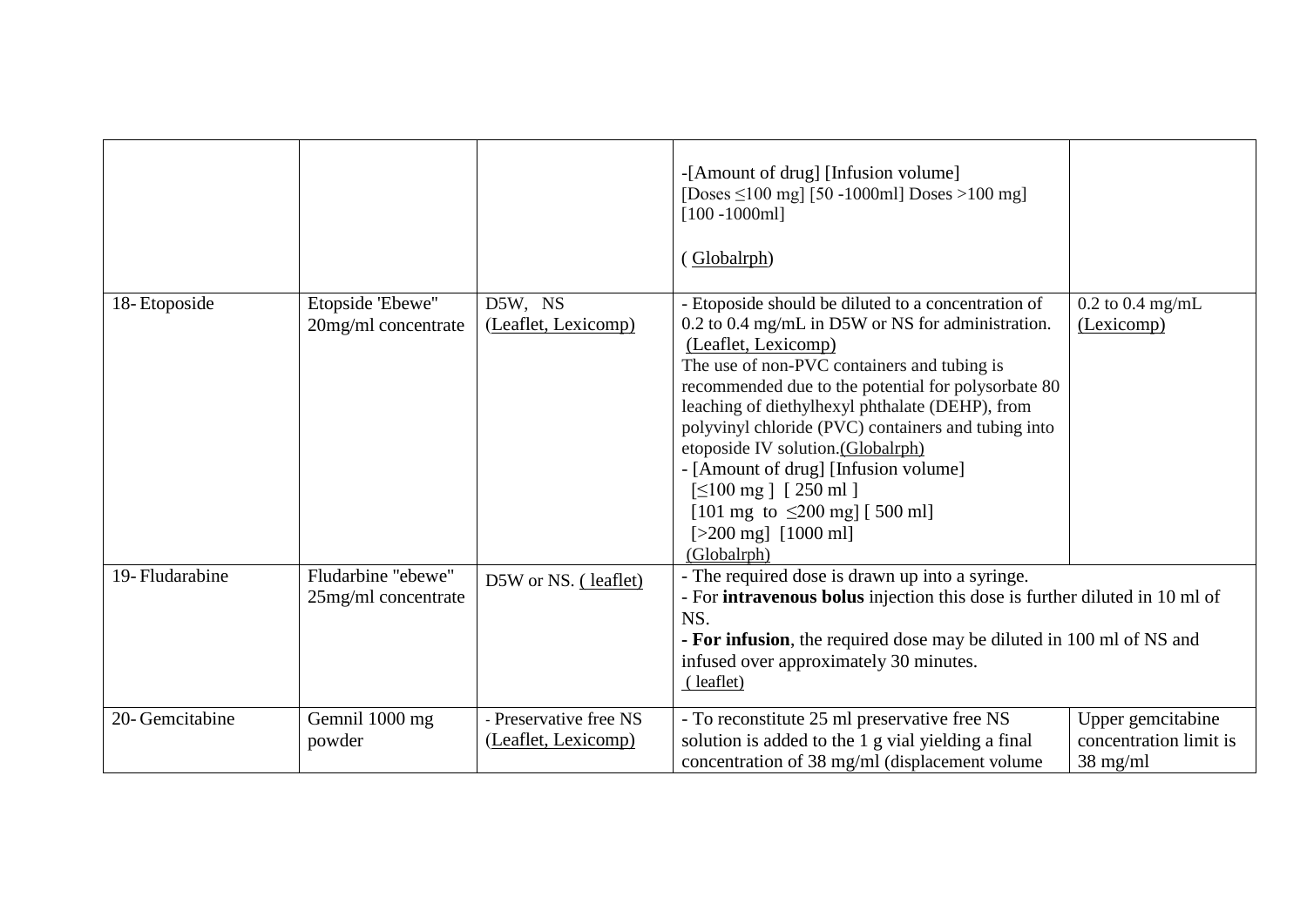| 21-Idarubicin | Zavedos 10 mg vial                        | $NS$ or $D_5W$                                                                             | of the lyophilized powder 1.3 mL for the 1-g vial).<br>(Leaflet, Lexicomp)<br>- During reconstitution of the solution, the diluent<br>should be added slowly down the side of the vial.<br>Then, shake to dissolve.<br>.(Leaflet, Lexicomp)<br>- Further dilute reconstituted lyophilized powder in<br>NS for infusion; to a minimum final concentration of<br>at least 0.1 mg/mL.<br>(Lexicomp).<br>- Reconstitute 10 mg vial with 10 mL SWFI (final concentration: 1 mg/mL). |                                                 |
|---------------|-------------------------------------------|--------------------------------------------------------------------------------------------|--------------------------------------------------------------------------------------------------------------------------------------------------------------------------------------------------------------------------------------------------------------------------------------------------------------------------------------------------------------------------------------------------------------------------------------------------------------------------------|-------------------------------------------------|
|               | powder                                    | (Lexicomp)                                                                                 | (Leaflet, Lexicomp)<br>- Draw up 1 mg/mL solution into a syringe administered slowly into the<br>tubing of a freely running intravenous infusion of NS or D5W or<br>further dilute in 50 ml NS or $DsW$ . (Lexicomp, Globalrph)                                                                                                                                                                                                                                                |                                                 |
| 22-Ifosfamide | Holoxan powder 1g,<br>2g                  | NS, D5W, LR<br>- May also dilute in<br>D2.5W, $\frac{1}{2}$ NS, or<br>D5NS).<br>(Lexicomp) | - Reconstitute powder with SWFI or bacteriostatic<br>WFI (1 g in 25 mL) (2 g in 50 mL) to a<br>concentration of 50 mg/mL. (Lexicomp, Leaflet)<br>- Further dilution in 50 to 1,000 mL D5W, NS, or<br>lactated Ringer's (to a final concentration of 0.6 to<br>20 mg/mL) is recommended for IV infusion.<br>(Lexicomp)                                                                                                                                                          | $0.6$ to 20 mg/mL<br>(Lexicomp)                 |
| 23-Irinotecan | Irinotecan<br>thymoorgan $100$ mg/5<br>ml | $DsW$ (preferred) or NS<br>(Lexicomp, Leaflet)                                             | Withdraw the required amount of irinotecan solution<br>from the vial with a calibrated syringe and inject into<br>a 250 ml infusion bag or bottle containing either                                                                                                                                                                                                                                                                                                            | $0.12$ to $2.8$ mg/mL.<br>(Lexicomp, Globalrph) |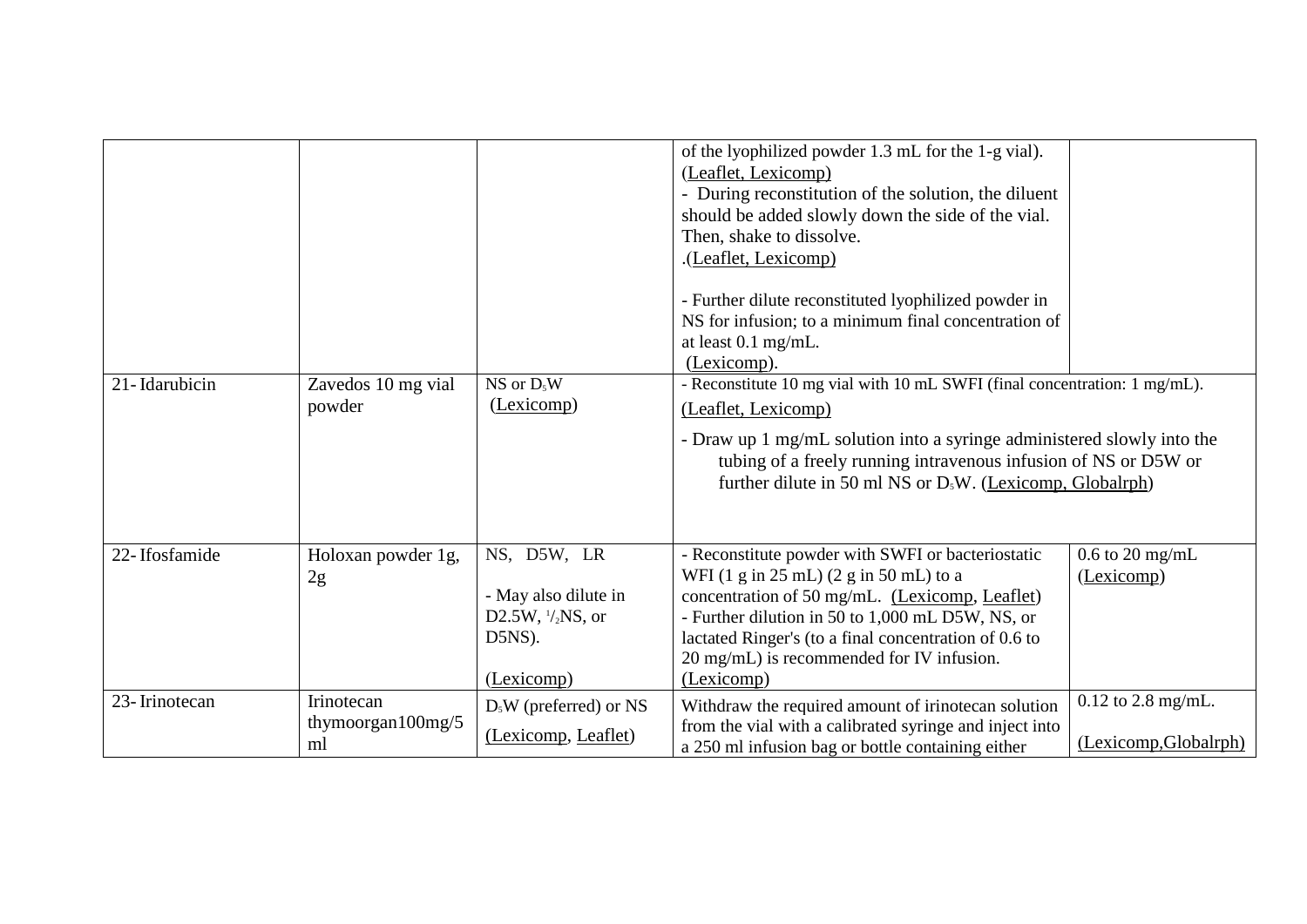|                  |                                     |                                                                                                  | $DsW$ (preferred) or NS. (leaflet)                                                                                                                                                                                                                                                                                                                                                                                                                                                     |
|------------------|-------------------------------------|--------------------------------------------------------------------------------------------------|----------------------------------------------------------------------------------------------------------------------------------------------------------------------------------------------------------------------------------------------------------------------------------------------------------------------------------------------------------------------------------------------------------------------------------------------------------------------------------------|
| 24-L-asparginase | Asparginase 10000<br>U medac powder | Preservative free NS<br>(Leaflet)                                                                | -Reconstitute the contents of each vial by slowly injecting 1 or 2 mL of<br>preservative free NS against the inner vial wall.<br>- Do not forcefully inject solution for reconstitution directly onto or into the<br>powder. When reconstituted with 1 mL the resultant concentration is<br>10,000 IU units/mL. When reconstituted with 2 mL the resultant<br>concentration is 5,000 IU units/mL.<br>- Dissolve contents by gentle mixing or swirling. Do not shake or invert<br>vial. |
|                  |                                     |                                                                                                  | - When reconstituted, L-Asparaginase Medac should be a clear, colorless<br>solution. Inspect the solution after reconstitution and discard if any visible<br>particles or protein aggregates are present.                                                                                                                                                                                                                                                                              |
|                  |                                     |                                                                                                  | - Withdraw the volume containing the calculated dose from the vial into a<br>polypropylene syringe within 15 minutes of reconstitution.                                                                                                                                                                                                                                                                                                                                                |
|                  |                                     |                                                                                                  | - For intravenous use, slowly inject the reconstituted L-Asparaginase<br>Medac into an IV infusion bag containing 100 mL of NS acclimatized to<br>room temperature. Do not shake or squeeze the IV bag.                                                                                                                                                                                                                                                                                |
|                  |                                     |                                                                                                  | (Leaflet)                                                                                                                                                                                                                                                                                                                                                                                                                                                                              |
| 25-Mesna         | Mecen $400mg/4$ ml<br>solution      | D5W, NS, $D5^{1}/_{4}NS$ ,<br>$D5^{1}/_{3}NS$ , $D5^{1}/_{2}NS$ , or LR<br>(Lexicomp, Globalrph) | $20 \text{ mg/mL}$<br>- Dilute in D5W, NS, D5 <sup>1</sup> / <sub>4</sub> NS, D5 <sup>1</sup> / <sub>3</sub> NS, D5 <sup>1</sup> / <sub>2</sub> NS, or<br>lactated Ringer's to a final concentration of 20<br>(Lexicomp)<br>mg/mL. (Lexicomp, Globalrph)                                                                                                                                                                                                                               |
|                  |                                     | - No information in                                                                              | - Mesna is not compatible with cisplatin or carboplatin.                                                                                                                                                                                                                                                                                                                                                                                                                               |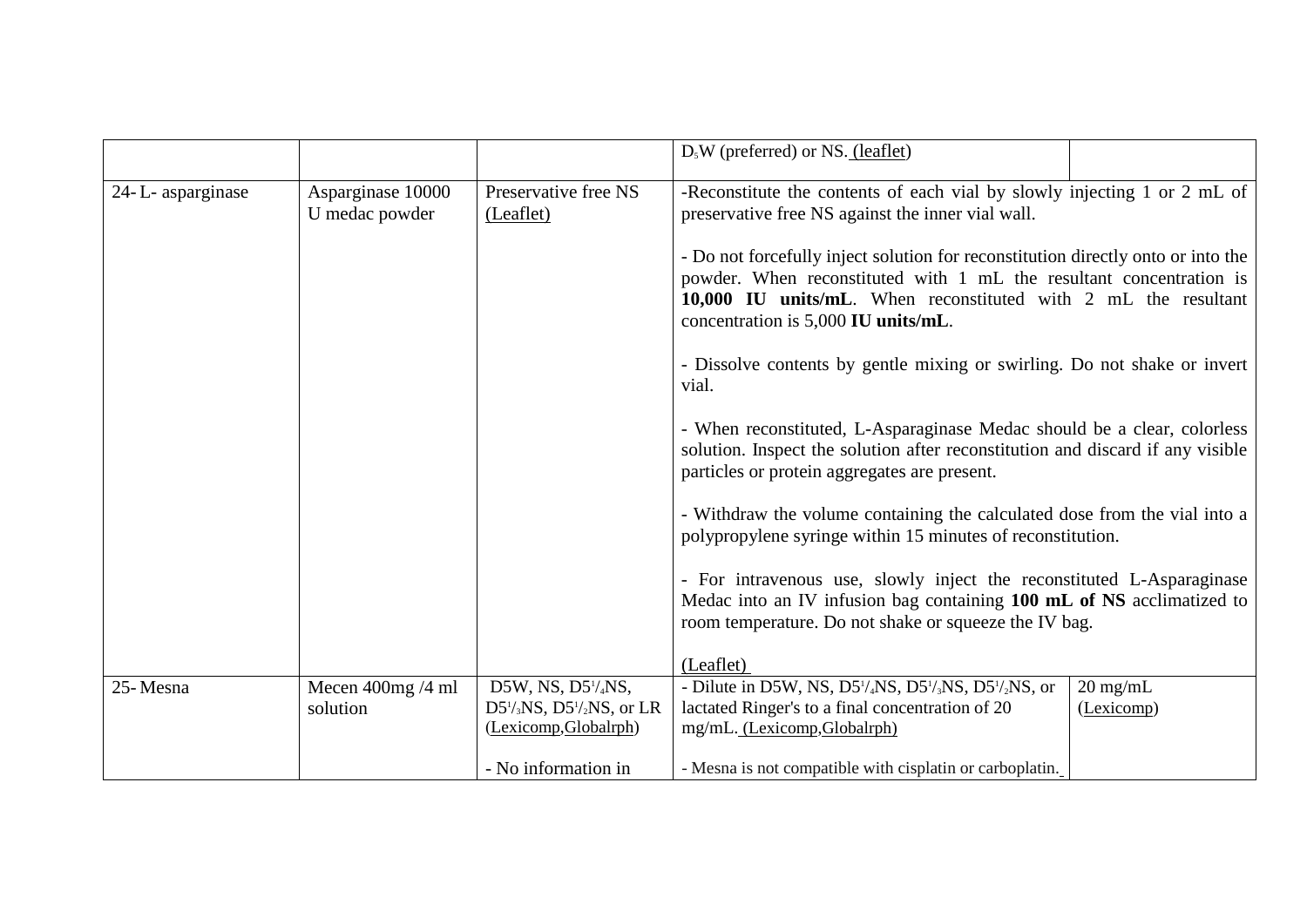|                 |                                                              | leaflet.                                                                        | (Lexicomp, Globalrph)                                                                                                                                                                                                                                                                                                                    |                                              |
|-----------------|--------------------------------------------------------------|---------------------------------------------------------------------------------|------------------------------------------------------------------------------------------------------------------------------------------------------------------------------------------------------------------------------------------------------------------------------------------------------------------------------------------|----------------------------------------------|
| 26-Methotrexate | Trexol 50 mg/2ml                                             | D5W or NS                                                                       |                                                                                                                                                                                                                                                                                                                                          |                                              |
|                 | - No information in<br>leaflet.                              | (Lexicomp, Globalrph)                                                           | [Amount of drug] [Infusion volume] [Infusion rate]<br><b>Syringe:</b><br>$[0-100 \text{ mg}]$ [ $\leq$ 25 mg/ml] [5 minutes - into free flowing IV D5W or NS]<br>$[100-300 \text{ mg}] \le 25 \text{ mg/ml}$ [15 minutes into free flowing IV D5W or NS]                                                                                 |                                              |
|                 |                                                              |                                                                                 | <b>IV</b> admixture:<br>$[100 - 200$ mg] $[50 - 100$ ml] $[30 - 60$ minutes]<br>$[200 - 500$ mg] $[250 - 500$ ml] $[30 - 120$ minutes]<br>[ $>500$ mg] [ $500 - 1000$ ml] [1 - 4 hours]<br>[High dose $> 1$ gram/m2] [1000 ml] [2 - 4 hours - follow local protocol]<br>(Globalrph)                                                      |                                              |
| 27-Mitoxantrone | No available leaflet<br>in KAUH                              | D5W, NS<br>(Lexicomp, Globalrph)                                                | Dilute in at least 50 mL of NS or D5W. May further dilute in D5W, NS, or<br>D5NS, use immediately after preparation. (Lexicomp, Globalrph)                                                                                                                                                                                               |                                              |
| 28-Nivolumab    | Opdivo(10 mg/ml)as<br>concentrate                            | $\overline{\text{NS}}$ or D5W<br>(Lexicomp, Leaflet)                            | - Withdraw the required volume and transfer into an<br>IV container. Dilute with either NS or D5W to a<br>final concentration of 1 to 10 mg/mL; the total<br>volume of infusion must not exceed 160 mL for<br>patients $\geq$ 40 kg (or 4 mL/kg for patients <40 kg).<br>- Mix by gentle inversion; do not shake.<br>(Lexicomp, Leaflet) | 1 to 10 mg/mL<br>(Lexicomp, Leaflet)         |
| 29-Oxaliplatin  | Oxaviatin 5mg/ml<br>concentrate for<br>solution for infusion | D5W<br>- Don't prepare using a<br>chloride-containing<br>solution such as NaCl. | - Dilution with D5W (250 or 500 mL) is required<br>prior to administration. (Lexicomp, Leaflet)<br>- After dilution with 250-500 mL of 5% Dextrose,<br>the shelf life is 24 hours at room temperature or up                                                                                                                              | $0.2$ to $0.7$ mg/mL<br>(Leaflet, Globalrph) |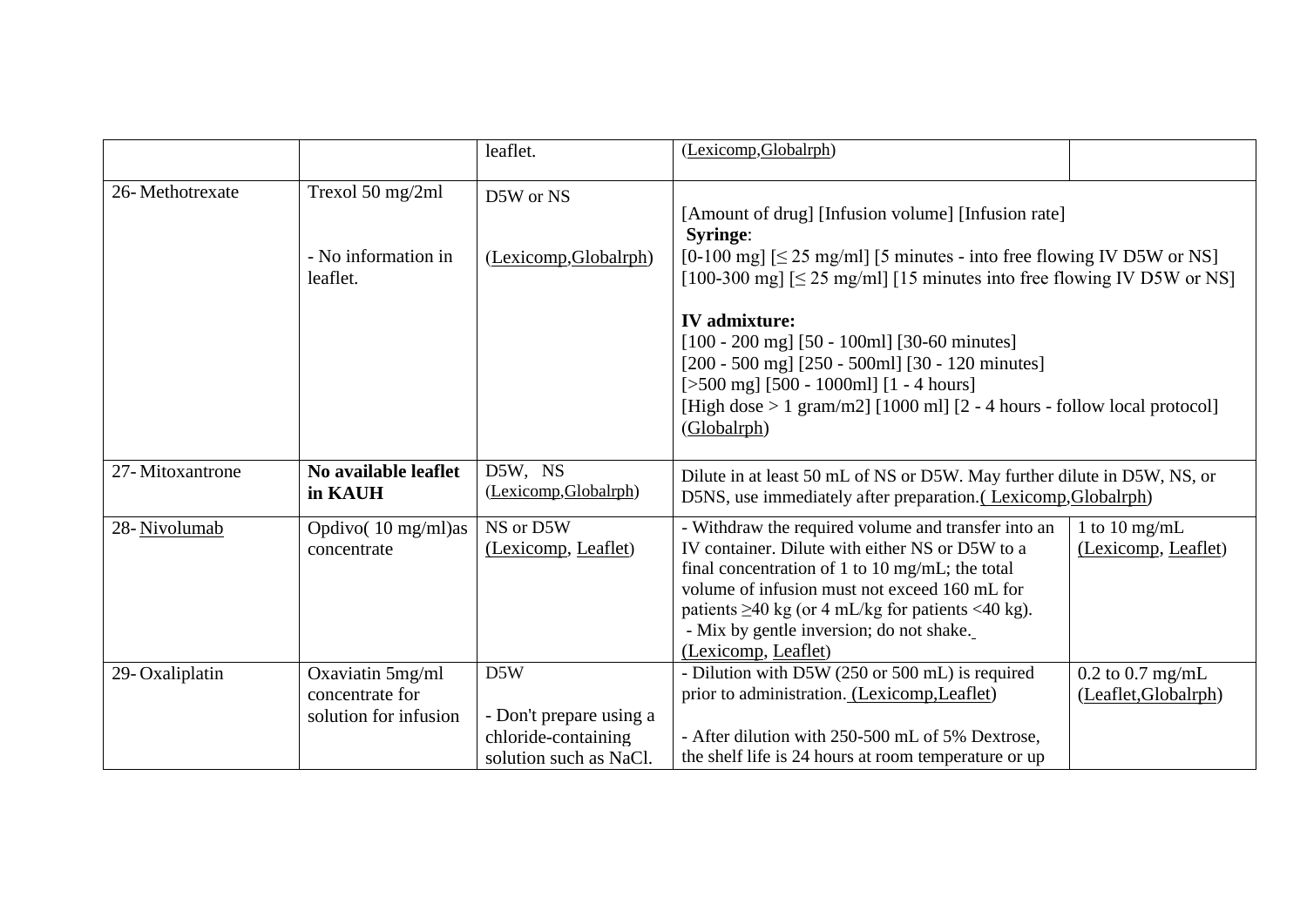|                 |                                 | (Lexicomp, leaflet)                                     | to 48 hours under refrigeration. After final dilution,<br>protection from light is not required. (leaflet)<br>- Do not use needles or administration sets<br>containing aluminum during preparation.<br>- Don't mix with alkaline medications and                                                                                                                                                                                                                                                                                                                                                                                                                                                       |                                                                    |
|-----------------|---------------------------------|---------------------------------------------------------|---------------------------------------------------------------------------------------------------------------------------------------------------------------------------------------------------------------------------------------------------------------------------------------------------------------------------------------------------------------------------------------------------------------------------------------------------------------------------------------------------------------------------------------------------------------------------------------------------------------------------------------------------------------------------------------------------------|--------------------------------------------------------------------|
| 30-Paclitaxel   | Pataxel6 mg/ml<br>concentrate   | D5W, D5LR, D5NS, or<br><b>NS</b><br>(Lexicomp, leaflet) | solutions. (Lexicomp)<br>- Dilute for infusion in 250 to 1,000 mL $D_5W$ , $D_5LR$ ,<br>$D5NS$ , or NS to a concentration of 0.3 to 1.2 mg/mL,<br>use a non-PVC container (glass or polyethylene).<br>(Lexicomp)<br>- Chemotherapy dispensing devices (eg, Chemo<br>Dispensing Pin) should not be used to withdraw<br>paclitaxel from the vial; closed system transfer<br>devices may not be compatible with undiluted<br>paclitaxel.<br>- Pataxel should be administered through an in-<br>line filter with a microporous membrane $\leq 0.22 \mu$ m.<br>- The diluted solution is stable at 2-8 °C and $\leq$ 25 °C<br>for 7 days when diluted in D5W or for 14 days<br>when diluted in NS. (Leaflet) | $0.3$ to 1.2 mg/mL<br>(Lexicomp, leaflet)                          |
| 31- Panitumumab | Vectibix<br>20mg/ml concentrate | <b>NS</b><br>(Lexicomp, leaflet)                        | -Use a 21-gauge (or larger gauge/smaller bore)<br>needle to withdraw appropriate volume from vial; do<br>not use needle-free devices or vial adapters to<br>withdraw vial contents.<br>- The manufacturer recommends diluting to a total<br>volume of 100 mL (for doses $\leq$ 1,000 mg) or 150 mL<br>$(doses > 1,000 mg)$ of NS. Gently invert to mix; do<br>not shake.<br>(Lexicomp, leaflet)                                                                                                                                                                                                                                                                                                         | Should not exceed<br>$10 \text{ mg}$ /M $1$<br>(Lexicomp, leaflet) |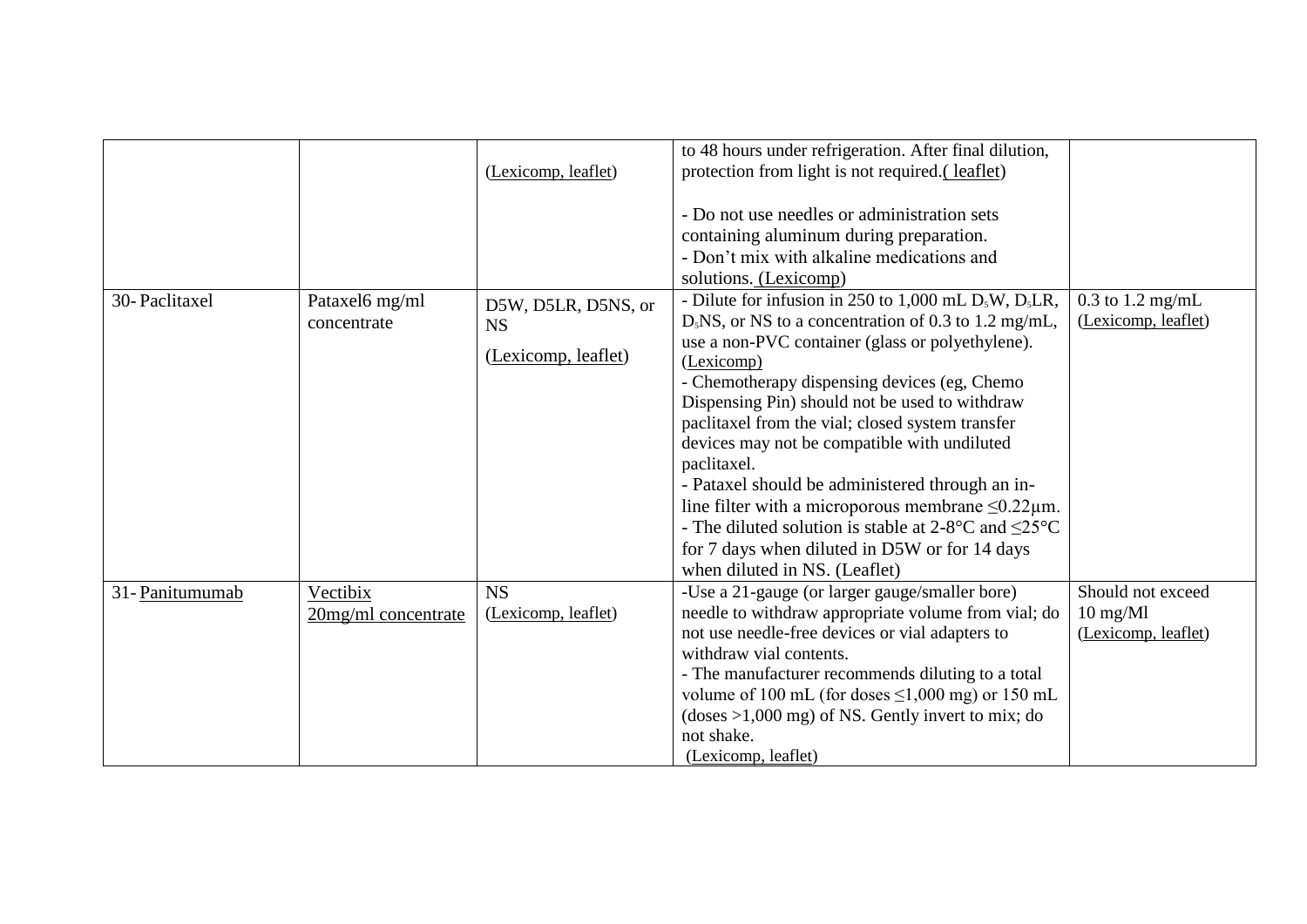| 32- Pegaspargase           | Oncaspar 750 U/ml<br>powder                         | NS or D5W.<br>(leaflet, Lexicomp) | - To reconstitute add 5.2 ml water for injections to the vial using a syringe<br>and 21 gauge needle. (leaflet)                                                                                                                             |                                     |
|----------------------------|-----------------------------------------------------|-----------------------------------|---------------------------------------------------------------------------------------------------------------------------------------------------------------------------------------------------------------------------------------------|-------------------------------------|
|                            |                                                     |                                   | - The vial should be gently swirled until the powder is reconstituted. After<br>reconstitution, the solution should be clear, colorless and free from visible<br>foreign particles. Do not shake. (leaflet)                                 |                                     |
|                            |                                                     |                                   | - The solution should be used within 24 hours after reconstitution, when<br>stored below $25^{\circ}$ C. (leaflet)                                                                                                                          |                                     |
|                            |                                                     |                                   | -For intravenous administration, the reconstituted solution should be<br>diluted in 100 ml NS or D5W solution. (leaflet)                                                                                                                    |                                     |
|                            |                                                     |                                   | - After dilution, the solution should be used immediately. If immediate use<br>is not possible, the diluted solution can be stored at $2^{\circ}$ C-8 <sup>o</sup> C for up to 48<br>hours.(leaflet)                                        |                                     |
| 33- Pemetrexed<br>disodium | Pemitra 500 mg<br>powder                            | <b>NS</b><br>(leaflet, Lexicomp)  | - Reconstitute with NS (preservative free); add 20 mL to the 500 mg vial,<br>resulting in a 25 mg/mL concentration. Gently swirl until powder is<br>completely dissolved. Solution may be colorless to green-yellow.<br>(leaflet, Lexicomp) |                                     |
|                            |                                                     |                                   | - Further dilute in 100 mL NS prior to infusion.                                                                                                                                                                                            |                                     |
|                            |                                                     |                                   | (leaflet, Lexicomp)                                                                                                                                                                                                                         |                                     |
|                            |                                                     |                                   | - Chemical and physical stability of reconstituted and infusion solutions of<br>Pemitra were demonstrated for up to 24 hours following initial reconstitution,<br>when stored refrigerated, 2-8°C or at 25°C . (leaflet)                    |                                     |
| 34-Rituximab               | Truxima<br>100mg/10ml,<br>500mg/50ml<br>concentrate | NS, D5W<br>(leaflet, Lexicomp)    | - Withdraw necessary amount of rituximab and<br>dilute to a final concentration of 1 to 4<br>mg/mL with NS or D5W. (leaflet, Lexicomp)                                                                                                      | 1 to 4 mg/mL<br>(leaflet, Lexicomp) |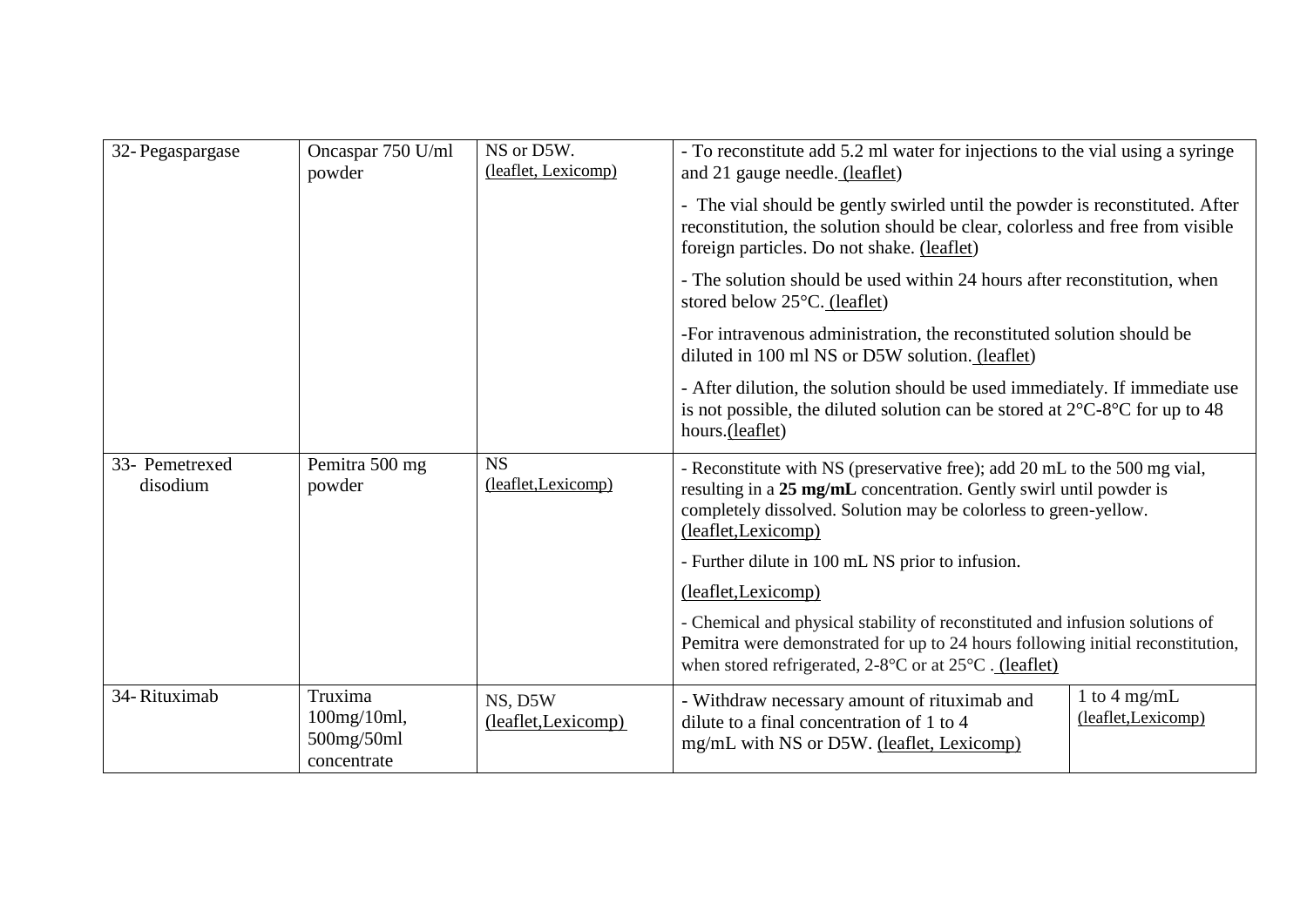|                |                                            |                                                                                                                                                                             | - Gently invert the bag to mix the solution. Do not                              |
|----------------|--------------------------------------------|-----------------------------------------------------------------------------------------------------------------------------------------------------------------------------|----------------------------------------------------------------------------------|
|                | Tromax<br>$100$ mg/ $10$ ml,<br>500mg/50ml |                                                                                                                                                                             | shake.                                                                           |
|                |                                            |                                                                                                                                                                             | - Do not mix or dilute with other medications.                                   |
| concentrate    |                                            | - Diluted Truxima, Tromax solutions for infusion<br>may be stored at $2^{\circ}$ C to $8^{\circ}$ for 24 hours. Diluted<br>Truxima, Tromax solutions for infusion have been |                                                                                  |
|                |                                            |                                                                                                                                                                             | shown to be stable for an additional 24 hours at                                 |
|                |                                            |                                                                                                                                                                             | room temperature. However, since Truxima,                                        |
|                |                                            |                                                                                                                                                                             | Tromax solutions do not contain a preservative,                                  |
|                |                                            |                                                                                                                                                                             | diluted solutions should be stored refrigerated                                  |
|                |                                            | $(2^{\circ}C \text{ to } 8^{\circ}C).$                                                                                                                                      |                                                                                  |
|                |                                            |                                                                                                                                                                             | (leaflet, Lexicomp)                                                              |
|                |                                            |                                                                                                                                                                             | - No incompatibilities between Truxima, Tromax                                   |
|                |                                            |                                                                                                                                                                             | and polyvinylchloride or polyethylene bags have                                  |
|                |                                            |                                                                                                                                                                             | been observed .(leaflet)                                                         |
| 35-Tocilizumab | Actemra 20 mg/ml                           | NS or $\frac{1}{2}$ NS                                                                                                                                                      | Systemic Juvenile Idiopathic Arthritis (SJIA) Patients less than 30 kg:          |
|                | solution                                   | (Lexicomp)                                                                                                                                                                  | utilize a 50 mL infusion bag or bottle, and then follow steps 1 and 2 below.     |
|                |                                            |                                                                                                                                                                             | Adult Rheumatoid Arthritis and SJIA patients at or above 30 kg weight:           |
|                |                                            |                                                                                                                                                                             | utilize a 100 mL infusion bag or bottle, and then follow steps 1 and 2<br>below. |
|                |                                            |                                                                                                                                                                             | -Step 1: Withdraw a volume of 0.9% Sodium Chloride Injection, USP,               |
|                |                                            |                                                                                                                                                                             | equal to the volume of the ACTEMRA solution required for the patient's           |
|                |                                            |                                                                                                                                                                             | dose from the infusion bag or bottle.                                            |
|                |                                            |                                                                                                                                                                             | -Step 2: Slowly add ACTEMRA for intravenous infusion from each vial              |
|                |                                            |                                                                                                                                                                             | into the infusion bag or bottle. To mix the solution, gently invert the bag to   |
|                |                                            |                                                                                                                                                                             | avoid foaming. .(Leaflet, Globalrph)                                             |
|                |                                            |                                                                                                                                                                             | - Diluted solutions are compatible with polypropylene (PP), polyethylene (PE),   |
|                |                                            |                                                                                                                                                                             | polyvinyl chloride (PVC), and glass infusion containers.(Leaflet, Globalrph)     |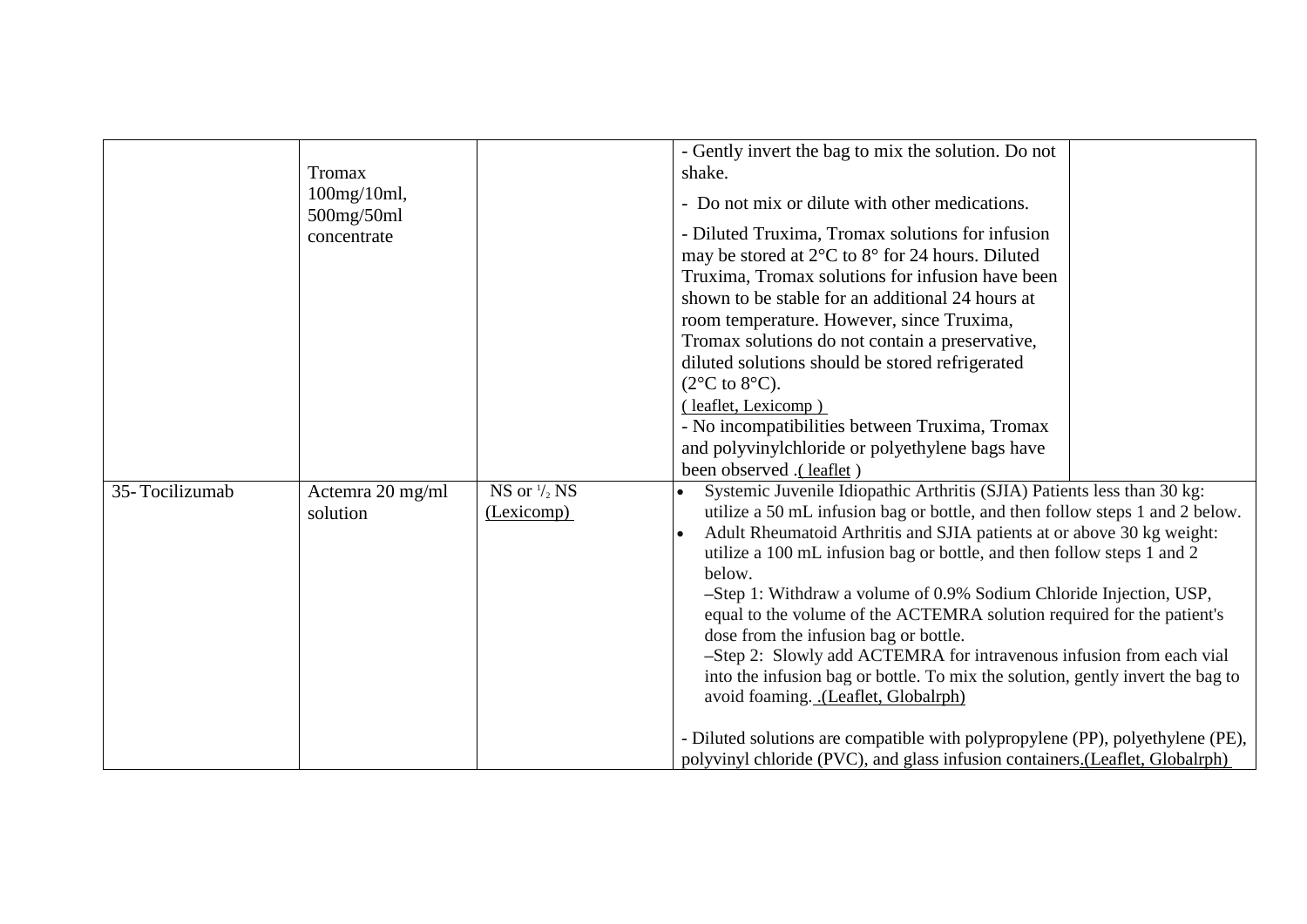| 36-Trastuzumab | Herzuma 440 mg<br>powder for<br>concentrate for<br>solution for infusion<br>Herceptin440 mg for<br>multiple injection<br>use | BWFI, SWFI, NS<br>(leaflet, Lexicomp) | - Reconstitute vial with 20 mL bacteriostatic sterile<br>water for injection (SWFI may be used if a<br>patient has a known hypersensitivity to benzyl<br>alcohol) to a concentration of 21 mg/mL.<br>(leaflet, Lexicomp)<br>-Swirl vial gently to mix; do not shake. Slight<br>foaming may occur during reconstitution.<br>Allow vial to rest undisturbed for $\sim$ 5 minutes.<br>(leaflet, Lexicomp)<br>- Prior to administration, further dilute the<br>appropriate volume for the trastuzumab dose in<br>PVC or polyethylene bags containing 250 mL<br>NS; do not use D5W. (leaflet, Lexicomp)<br>- Gently invert bag to mix; do not shake. Do not mix<br>trastuzumab products with other medications. | $21$ mg/mL<br>(leaflet, Lexicomp) |
|----------------|------------------------------------------------------------------------------------------------------------------------------|---------------------------------------|------------------------------------------------------------------------------------------------------------------------------------------------------------------------------------------------------------------------------------------------------------------------------------------------------------------------------------------------------------------------------------------------------------------------------------------------------------------------------------------------------------------------------------------------------------------------------------------------------------------------------------------------------------------------------------------------------------|-----------------------------------|
|                |                                                                                                                              |                                       | (leaflet, Lexicomp)<br>- Herzuma vial reconstituted with bacteriostatic<br>water for injection are stable for 28 days at 2-<br>8°C. (leaflet)<br>- Herzuma solution for infusion in PVC, PE or PP                                                                                                                                                                                                                                                                                                                                                                                                                                                                                                          |                                   |
|                |                                                                                                                              |                                       | bags containing 0.9% NS is stable for 24<br>hours in $2-8$ °C.(leaflet)                                                                                                                                                                                                                                                                                                                                                                                                                                                                                                                                                                                                                                    |                                   |
|                |                                                                                                                              |                                       | - If Herzuma is reconstituted with SWFI without<br>preservative, the reconstituted solution is considered<br>single-dose. (Leaflet, Globalrph)                                                                                                                                                                                                                                                                                                                                                                                                                                                                                                                                                             |                                   |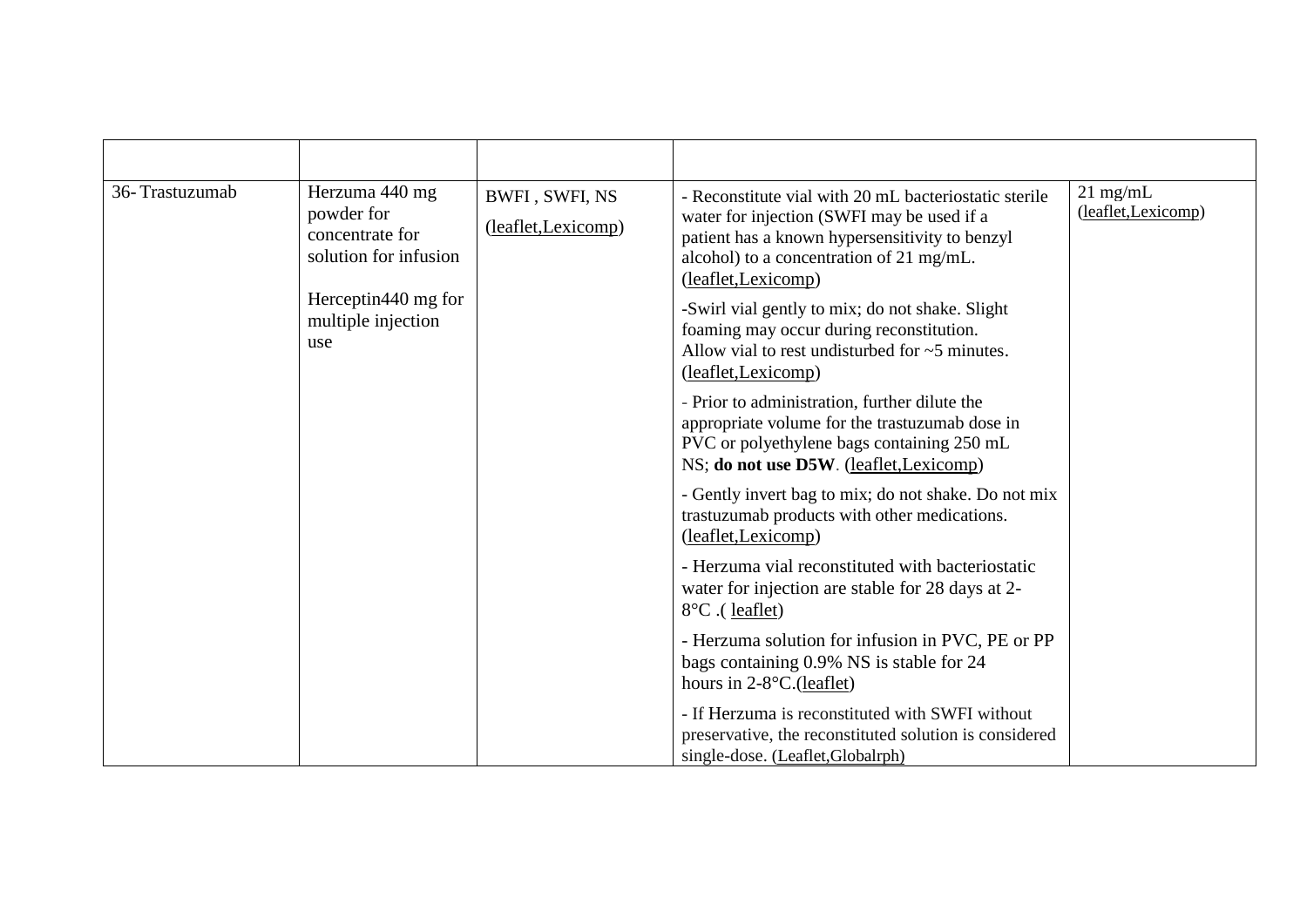| 37- Vinblastine    | <b>Vinblastine Sulfate</b><br>1 mg/ml solution for<br>injection Hospira<br>No information in<br>leaflet | NS, D5W, or LR<br>(Lexicomp)                                                                    | - For infusion, dilute in 25 to 50 mL NS, D5W, or LR; dilution in larger<br>volumes $(\geq 100 \text{ mL})$ of IV fluids is not recommended. (Lexicomp)<br>- Dispensing vinblastine in a minibag (NOT in a syringe).<br>(Lexicomp)                                                                                                                                                                                                                                           |                                                |
|--------------------|---------------------------------------------------------------------------------------------------------|-------------------------------------------------------------------------------------------------|------------------------------------------------------------------------------------------------------------------------------------------------------------------------------------------------------------------------------------------------------------------------------------------------------------------------------------------------------------------------------------------------------------------------------------------------------------------------------|------------------------------------------------|
| 38- Vincristine    | Vincristine hospira<br>$2mg/2ml$ solution                                                               | -NS, D5W (Lexicomp)<br>- NS (leaflet)                                                           | - In a minibag, dilute dose with NS or D5W to a<br>final concentration of $0.0015$ to $0.08$ mg/mL;<br>typically, doses are diluted in a 25 or 50 mL<br>minibag. (Lexicomp)<br>- Do not add extra fluid to the vial prior to removal<br>of the dose. Withdraw the solution of Vincristine<br>Sulfate Injection, USP into an accurate dry syringe,<br>measuring the dose carefully. Do not add extra fluid<br>to the vial in an attempt to empty it completely.<br>(Lexicomp) | $0.0015$ to $0.08$ mg/mL<br>(Lexicomp)         |
| 39- Vinorelbine    | Vinorelbine "ebewe"<br>$50$ mg $/5$ ml<br>concentrate                                                   | D5W, NS, 1/2NS,<br>$D51/2NS$ , LR, or Ringer's<br>(Lexicomp, Globalrph)<br>D5W, NS<br>(Leaflet) | - It is recommended to administer vinorelline as<br>an infusion over the course of 6-10 minutes after<br>dilution in 20-50 ml of D5W, NS solution for<br>injection or by a short infusion (20-30 minutes)<br>after dilution in 125 ml of D5W, NS solution for<br>injection. (leaflet)<br>- Vinorelbine should NOT be prepared during the<br>preparation of any intrathecal medications.<br>(Lexicomp)                                                                        | $0.5$ to $2$ mg/mL<br>(Lexicomp,<br>Globalrph) |
| 40-Zoledronic acid | Zoledronic acid<br>Hikma concentrate(4<br>mg/5ml                                                        | NS, D5W<br>(Leaflet, Lexicomp)                                                                  | - 5 ml concentrate from one vial or the volume of the concentrate<br>withdrawn as required must be further diluted with 100 ml of calcium-free<br>infusion solution (NS, D5W). (Leaflet, Lexicomp)                                                                                                                                                                                                                                                                           |                                                |